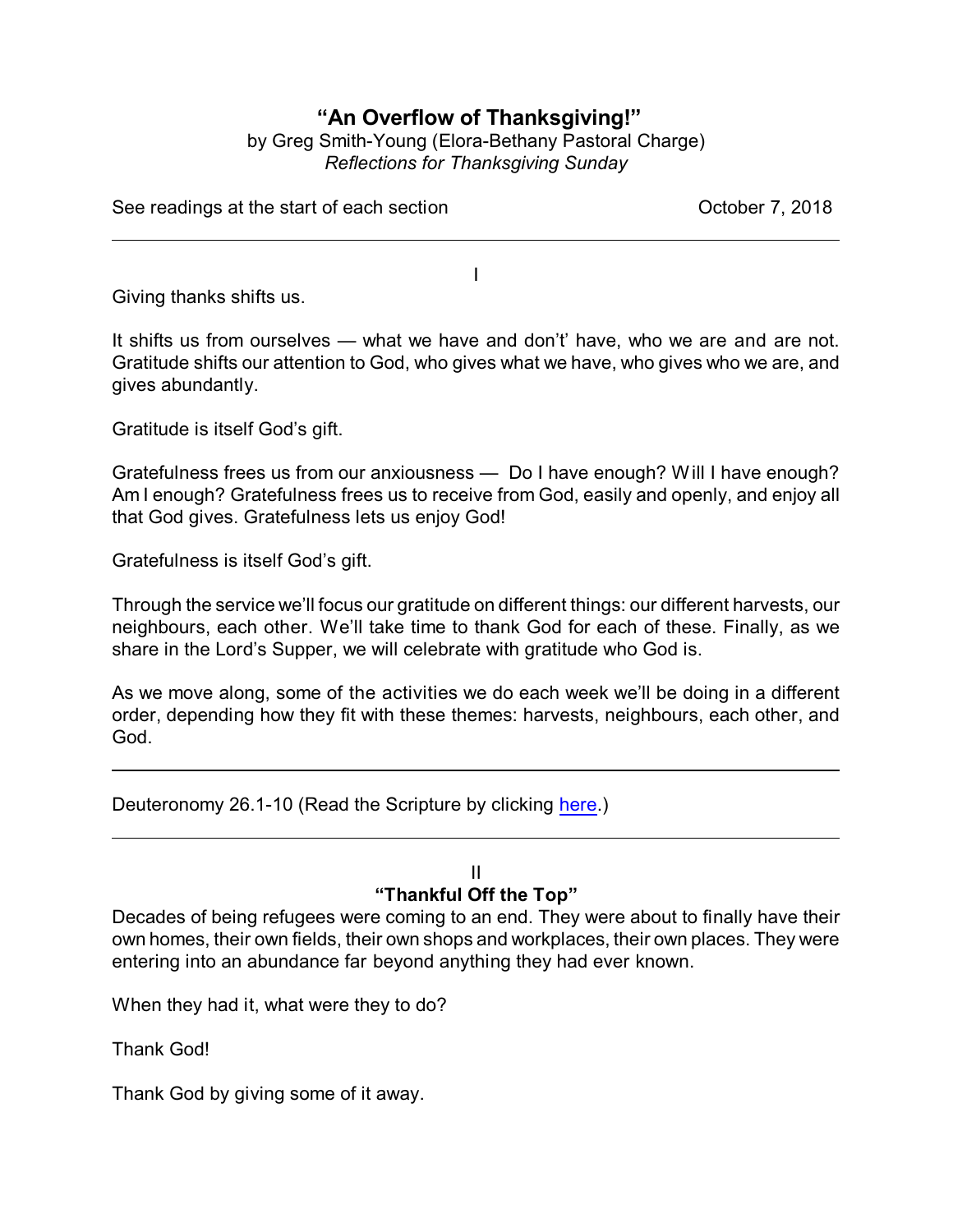Not waiting to see what they might be able to spare. Not an afterthought. Not leftovers. Their gratitude and giving-away would come at the beginning, from the first of the harvest.

They would be thankful off the top.

Remember, God rescued you. When you could pay nothing, God paid everything for you. From the beginning, God's gifts have never been parcelled out, nor reserved for those who think they are deserving. God gives recklessly.

After we pray, we're going to share our financial offerings. Then, while we sing, "*Praise God for the Harvest,*" you can bring and lay at the front anything that symbolizes the fruit of your labours and the joy of your thankfulness. (At the end of the service, you can retrieve them.)

Mark 12.28-31 (Read the Scripture by clicking [here](https://www.biblegateway.com/passage/?search=Mark+12.28-31&version=CEB).)

#### III **"Neighbours with No Fixed Address"**

That's Jesus' "Great Commandment," which is actually two: love God with all you are, love your neighbour as yourself. They are so closely intertwined, they become one. We'll get to the "loving God" part in a few minutes.

"Love your neighbour as yourself." Love them as though they were you.

That comes from the Hebrew Bible, the Book of Leviticus. It was nothing new. But what Jesus did with it! He took our notion of "neighbour" and stretched its arms wide. Remember his story of the Good Samaritan?

With Jesus, neighbours are not simply those with similar addresses. Who is your neighbour? Anyone who can use your help. No matter where they are or who they are. Act for them with love, as though they were you.

Let's pray for your neighbours, in your many neighbourhoods. I say "many neighbourhoods" because it's not just where you live. Your neighbourhoods are also where you work, learn, play, volunteer, spend time. Think of people in those places, and give thanks for them. God has placed you, so you can act for them with the love of Jesus.

John 13.1-2, 3-5, 12-15, 34-35. (Read the Scripture by clicking [here](https://www.biblegateway.com/passage/?search=John+13.1-2%2C+3-5%2C+12-15%2C+34-35.+&version=CEB).)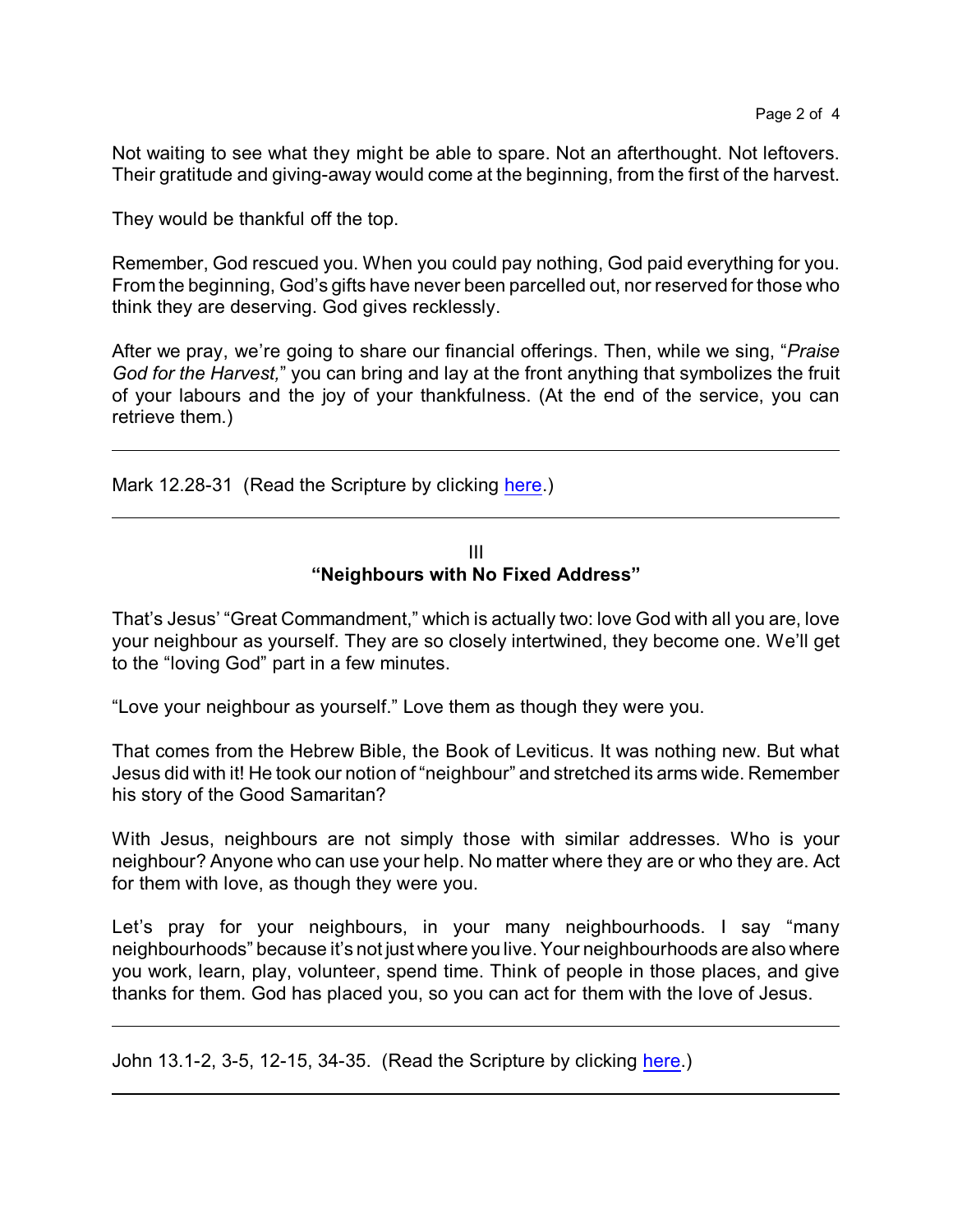#### IV

### **Known By Love**

Jesus' "Great Commandment" is to love God and love our neighbour. As we saw, neither of these is new, though what Jesus did with them is extraordinary.

Jesus did give a "New Commandment," and we just heard it. "Love each other." He is talking about love within his family.

We are siblings because Jesus brings us together

During "Last Supper" meal Jesus washed his family's feet. In that culture, this was a slave's job. Jesus chose to do it for family. And he told us that's what it means to love each other in this family.

We love by serving. As he has served us, we serve each other. We give ourselves for one another.

Beautiful! Except, we're talking about feet here. Back then, wearing sandals, travelling dusty and animal-troden roads, feet were not so beautiful. Loving each other gets us into the stink.

Also, let me ask this. Did you choose your siblings? Do we get to pick our family members? It's the same in Jesus' family.

*"Love each other."* He commands that! It's the family rule. *"Just as I have loved you, so you also must love each other."* It's from one another, whom we did not choose, that we learn how to love within the community of Jesus.

But it's not just those who we didn't choose to share these pews with here. *"Love each other,"* is for the whole family. In other churches. In other places. Around the world.

Let's give thanks for the whole family, our sisters and brothers in Christ here and everywhere.

Deuteronomy 6.4-9 (Read the Scripture by clicking [here](https://www.biblegateway.com/passage/?search=Deuteronomy+6.4-9&version=CEB).)

### $\mathcal{U}$

## **All of You**

Recognize how that begins? It's where Jesus learned the first part of his Great Commandment. Love your neighbour as though they were you. And Love God with all you are.